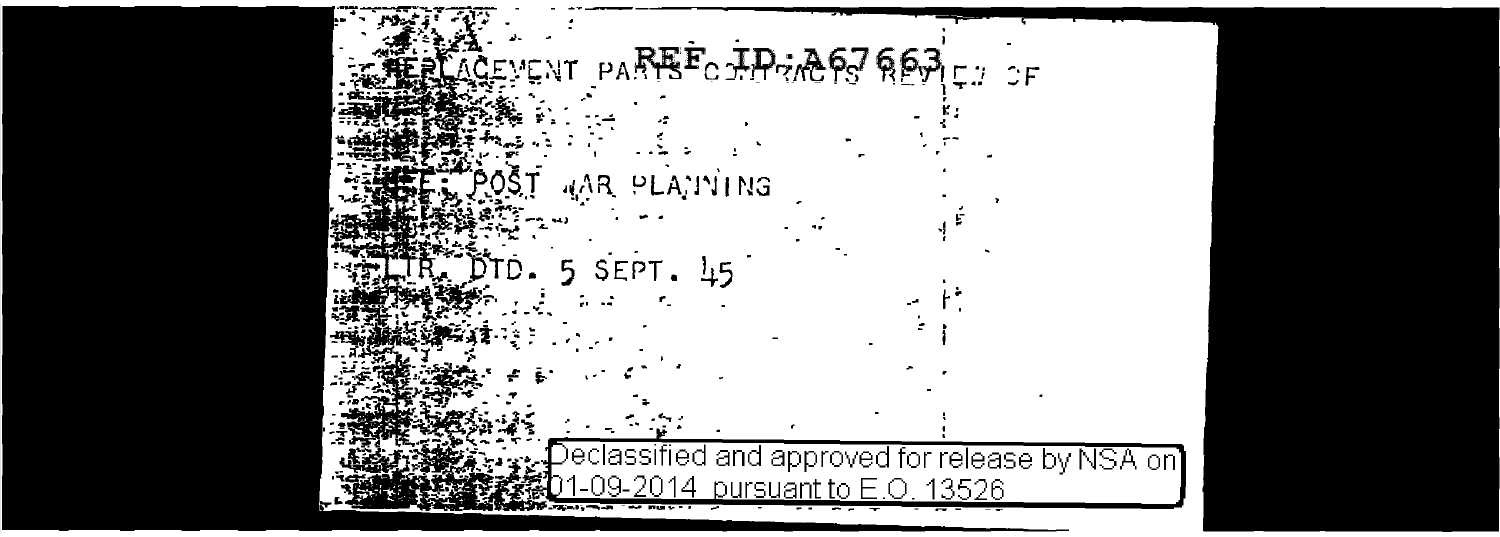5 Jackarbur 1945

紫け立つ Capt. Cordoron/148

一座

 $\equiv$ 

Ł.

ľ

 $\mathbf{F}$ 

r

SUBJ With Review of Replacement Ports Contracts

THRIA **Susentive officer** Signal Recordity Account

Chief, Septy Reads T31 Signal Security Agency

I. Ingloved are the statistics and resulting suggested action on the outstanding "ignal security Agency Sephedward Parts Controcts that are less than esventy-five percent (75.) ecrelete.

i. In remaining the redictor at most needs of the Minul Scoudiy Accounty that following accountings are made:

s. He parts will be parchased at this time for rehabilitation: of maghines for peace-time 'ruy requirements.

b. A the time the purchase orders sure initiated the constition regulations were based use the recenting needs for 1000 medicine for a six months pariod; it is now estimated (no firm figures being evolutions of this time) that has mader of mechanical in use will correase 90 percent by June 1985, and that a period of twelve to eighteen membe after June Mat will clapse before the pencembing level of 1200 mechines is reseled. (The peacefull level of 1200 mechines is reseled. of 400 memines for eperation and 600 machines in reserve).

e. Maistaneste reguigements, it is estimated, will decrease rapidly theough Pariot II and the first part of raried III; tapering off to a constant regal reason for the latter purt of Period III.

B. Saved upon semerator, it is estimated that there Replacement Purt regulations will cuffice for a ported of from traite to sighteen months fratend of aix mention, which me the period under westing to cover.

1 had SEA Reclassment Parts **Card: Tall 22** 

投票寄款上 路。 笨蛋饮料 Major, Signal Corps Besetive Tileer, Remity Trision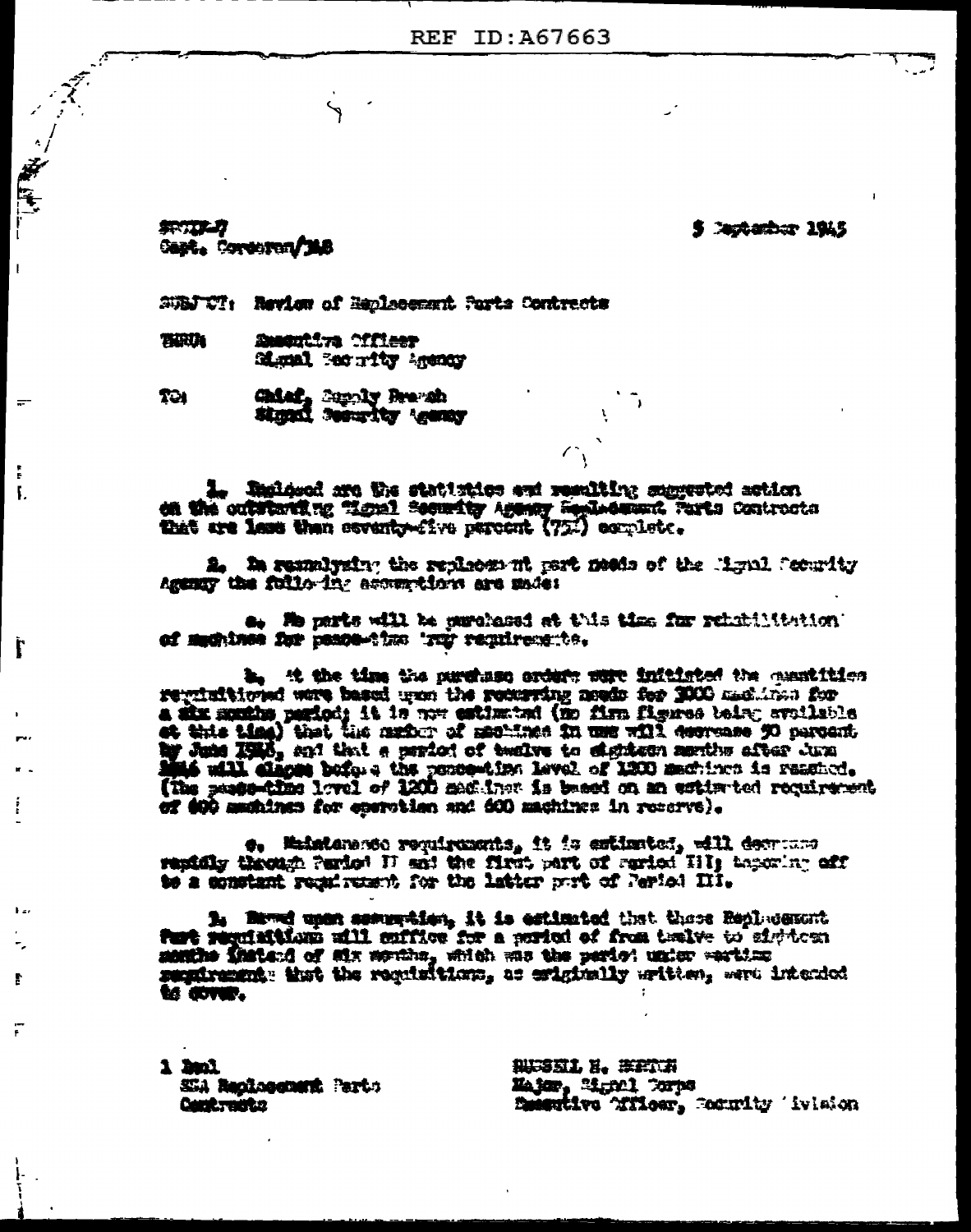## $\therefore$  RECRET: A67663

1st Ind. SPSED-1 (13 August 1945) SF, OCSigO, Weshington 25, D. C., 17 August 1945

TO: Chief, Arty Comminations Service Approved.

EY ORDER OF THE CULTF SIGNAL OFFICER

/s/ David E. Hachburn<br>DAVID E. HASERETH Colonel, 31 yral Corpo **Executive** 

**COMMENTAL PROPERTY** 

 $\frac{1}{2}$ 

Ē,

3 Incles<br> $n/c$ 

C<br>C<br>C<br>X

To SSA تت  $C/17/45$ 

 $\mathcal{A}^{\lambda}$ 

C  $\overline{\mathbf{o}}$ 

 $\mathbf{P}$ <br> $\mathbf{Y}$ 

 $\sum$ 

Ŧ,

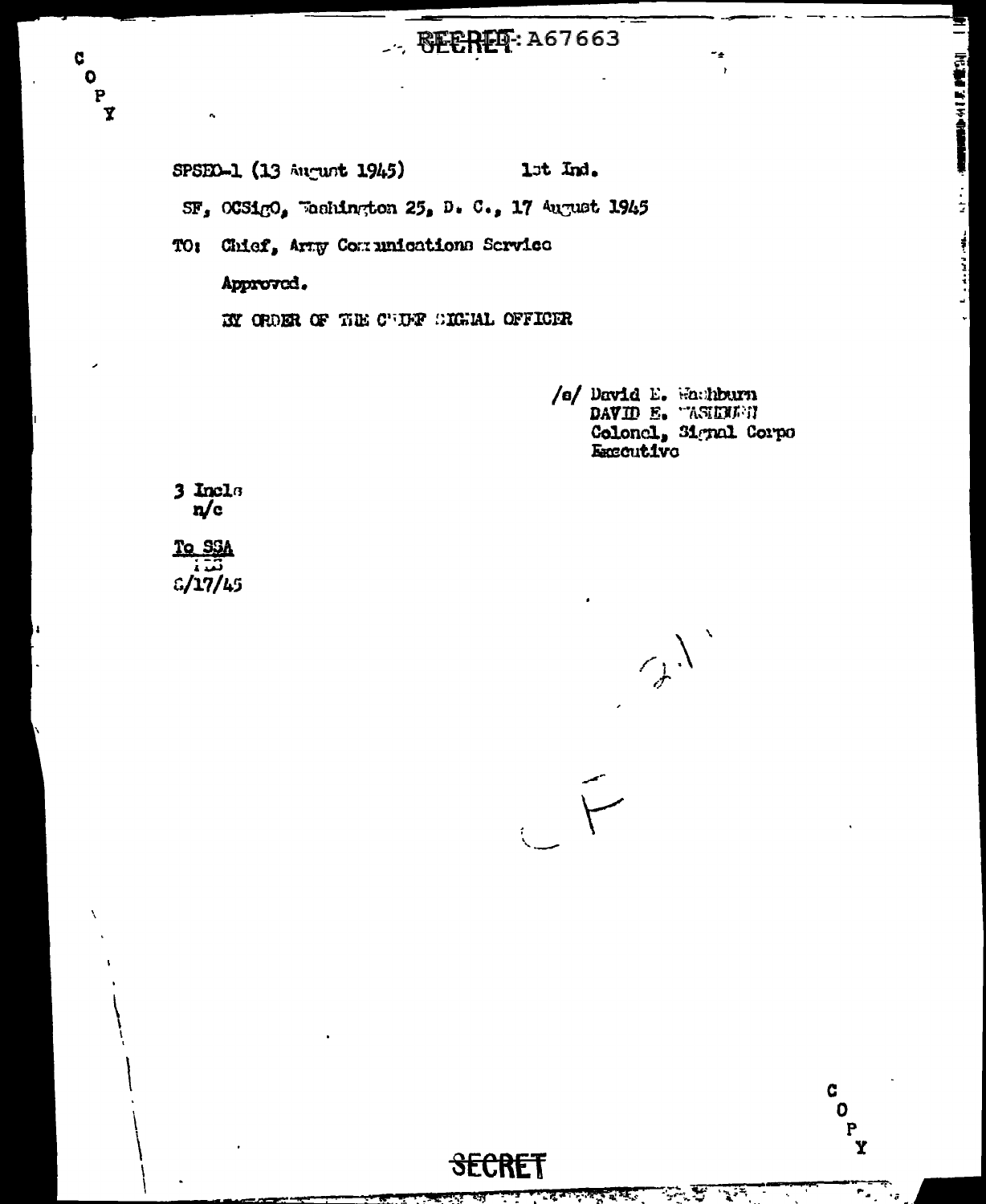|                   |                                |                                                      | REF ID: A67663          |                            |                                                                                                                                                                                                                                                                                     |                                                                                                     |
|-------------------|--------------------------------|------------------------------------------------------|-------------------------|----------------------------|-------------------------------------------------------------------------------------------------------------------------------------------------------------------------------------------------------------------------------------------------------------------------------------|-----------------------------------------------------------------------------------------------------|
|                   |                                |                                                      |                         | REPLACEMENT PART CONTRACTS |                                                                                                                                                                                                                                                                                     |                                                                                                     |
|                   | SUBJECT                        | PURCHASE REQUEST<br><b>AND</b><br>PURCHASE ORDER NO. | COST                    | % COMPLETE                 | <b>BASIS FOR ACTION</b>                                                                                                                                                                                                                                                             | SUGGESTED ACTION                                                                                    |
| A.                | <b>SIGABA</b><br>٠             | T 5176-45<br>50043 Phila 45-24                       | \$17464.19              | 40%                        | Original requirement for<br>3000 machines for a 6<br>months war period. Only<br>non-critical items de-<br>livered. Item 95 for<br>400 clutch members.                                                                                                                               | Continue Contract,<br>but cancel Item 95,<br>if PR 45-5182 is<br>approved.                          |
| $\cdot$           | SIGABA<br>SIGCUM               | T 5178-45<br>50336 Phila 45-24                       | \$75.00                 | <b>OX</b>                  | Original requirement for<br>3000 machines for stock<br>level requirement of 12<br>months. Items are for<br>motor parts that can be<br>obtained by cannibaliza-<br>tion.                                                                                                             | Cancel Contract.                                                                                    |
|                   | <b>SIGABA</b><br><b>SIGCUM</b> | PR 45-5182<br>1281 Phila 46-24                       | \$84,062.00             | <b>O</b>                   | Original requirement was<br>for current maintenance and<br>rehabilitation. Includes<br>2500 clutch members for<br>SIGABA and SIGCUM, 50<br>Lauge sats for SIGIVI and<br>SIGABA and cost of clutch<br>tooling. Tools will be<br>government owned, making<br>future procurement easy. | Fifty per cent cutback<br>on clutch members. No<br>outback on gauges.                               |
| $\bullet^\bullet$ | <b>STOCUM</b>                  | $T 712 - 45$<br>29394 Phila 45-24                    | Approximately<br>\$4000 | 50%                        | Original requirement for<br>3000 machines for 6 months.<br>All non-critical items de-<br>livered. Items $42$ and $43$<br>for clutch members, partly<br>delivered.                                                                                                                   | Continue Contract, but<br>cancel/the balance of<br>Item $42$ and $43$ if<br>PR 45-5182 is approved. |
|                   |                                |                                                      |                         |                            |                                                                                                                                                                                                                                                                                     |                                                                                                     |

 $-1-$ 

 $\sim$   $\approx$ 

 $\bullet$ 

لسن

 $\mathbf{A}$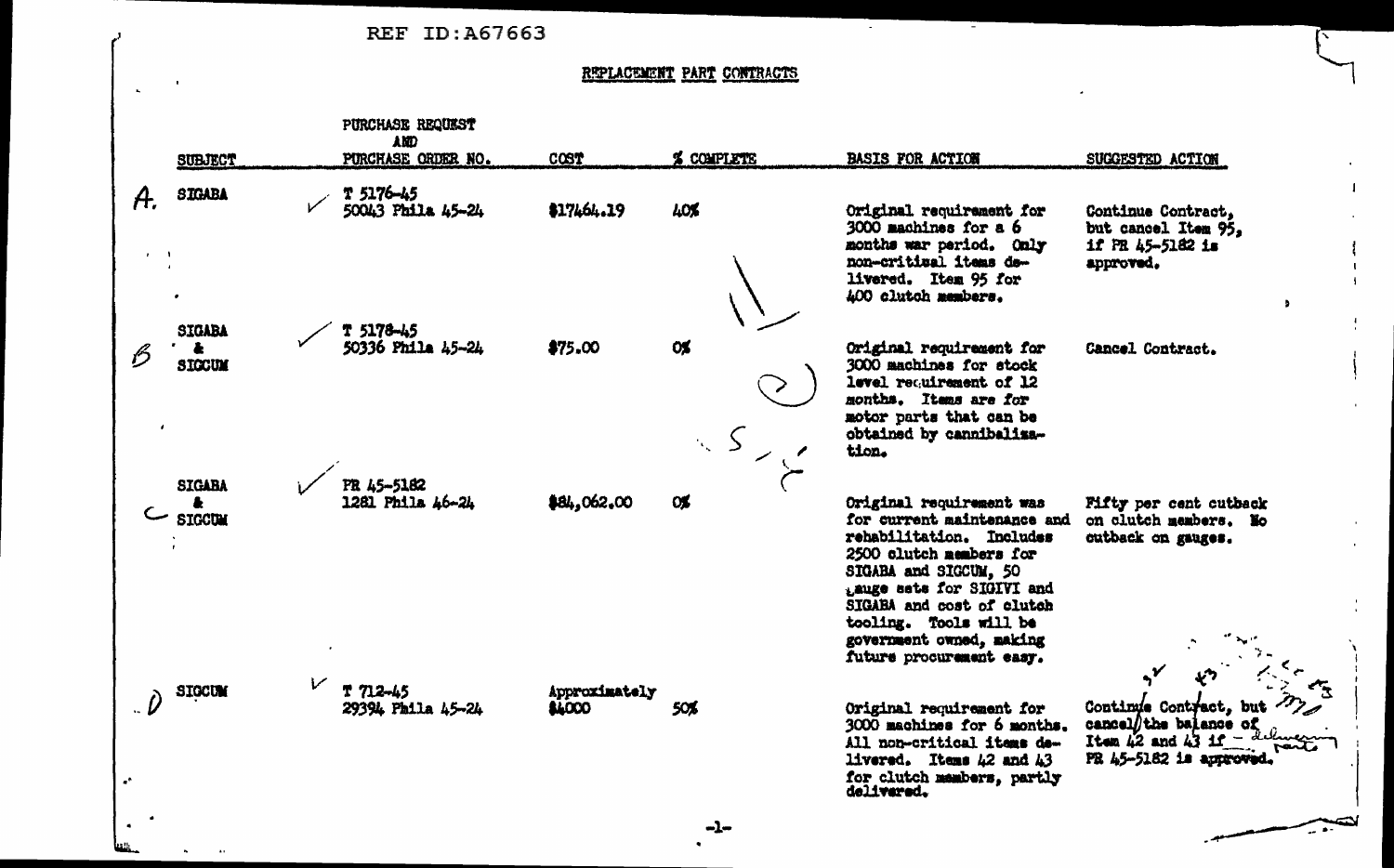REF ID:A67663

 $\mathbf{r}$ 

 $\mathbf{A}^{\mathbf{A}}$ 

| SUBJECT                              | PUROHASE REQUEST<br>AND<br>PURCHASE ORDER NO. | <b>COST</b>             | % COMPLETE | <b>BASIS FOR ACTION</b>                                                                                                                                                                                             | SUGGECTED ACTION                                                                      |
|--------------------------------------|-----------------------------------------------|-------------------------|------------|---------------------------------------------------------------------------------------------------------------------------------------------------------------------------------------------------------------------|---------------------------------------------------------------------------------------|
| SIGOUM                               | <b>T 5175-42</b><br>50042 Phila 45-24         | \$5,306.28              | 40%        | Original requirement for<br>3000 machines for 6<br>months. All non-critical<br>items delivered. Items<br>102 and 103 for clutch<br>members not delivered.                                                           | Continue contract<br>but cancel Items<br>102 and 103 if<br>PR 45-5182 is<br>approved. |
| <b>SIGGUM</b>                        | T 5181-45<br>1309 Phila 46-24                 | \$1800                  | <b>OK</b>  | Original requirement for<br>critical cable and switch<br>assemblies. An entire<br>new machine can replace<br>present requirements and<br>the returned units<br>cannibalised, or the<br>cables can be made here.     | Cancel Contract.                                                                      |
| <b>SIGCUM</b>                        | PR 46-142                                     | \$380                   | <b>OX</b>  | Original requirement for<br>stock replacement for 3000<br>machines. This is not a<br>critical item, and can be<br>obtained by camibaliza-<br>tion.                                                                  | Cancel Contract.                                                                      |
| <b>TELETYPE</b><br><b>PARTS</b><br>v | $V$ T 5180-45<br>54278 Phila 45-24            | Approximately<br>\$3500 | 50%        | Original requirements for<br>stock, such as gumming<br>discs, hold-down plugs, etc.<br>Fifty per cent complete for<br>item requirements at coff of<br>approximately \$500. This is<br>a non-oritical item contract. | Cancel Contract.                                                                      |

τ.